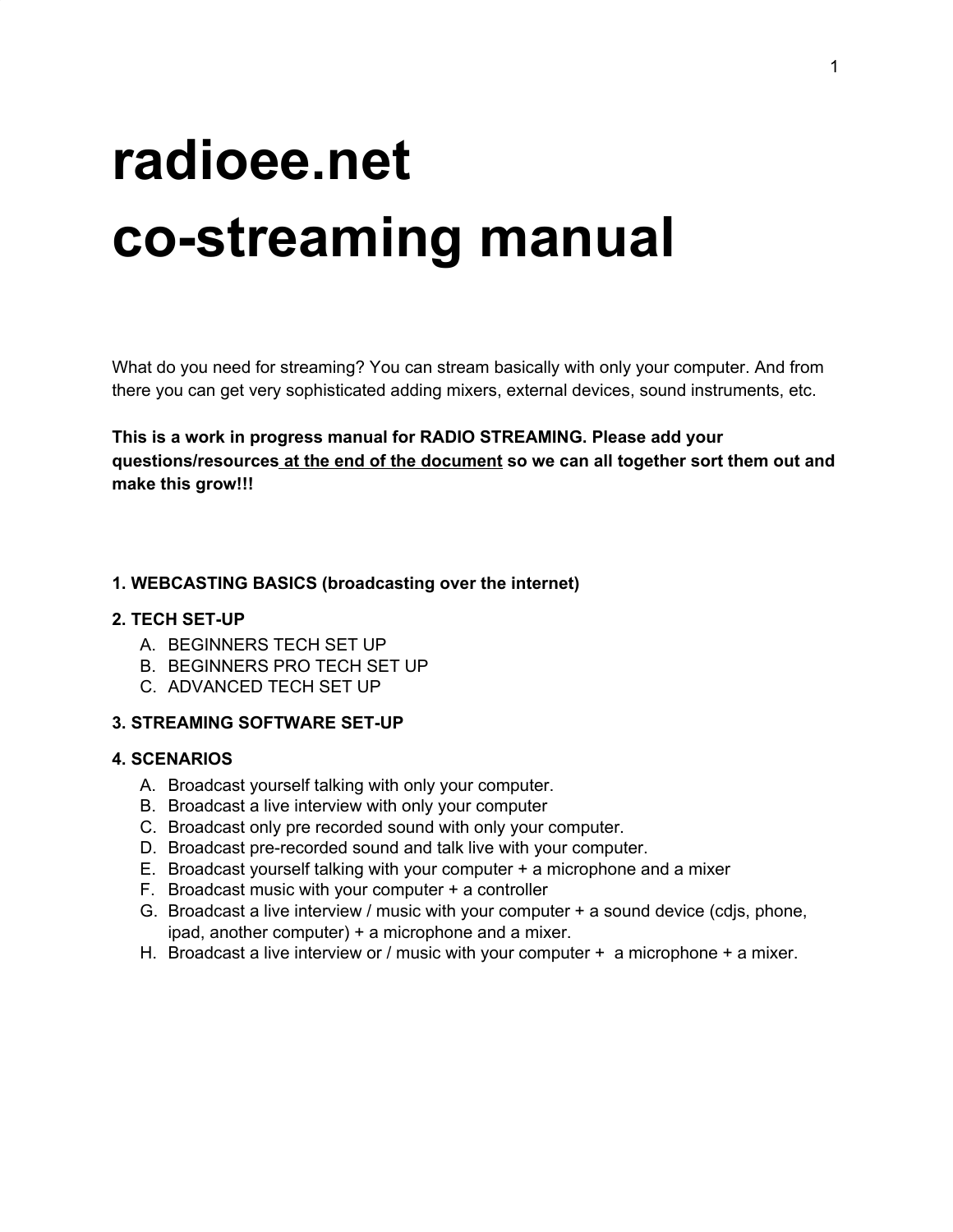# **1. WEBCASTING BASICS**

Webcasting is broadcasting over the internet.

What is streaming? **Streaming is that you send whatever is happening in your computer/device to the world via a SERVER, in this case we are using PUBserver.** The server then then distributes your stream to listeners via a web link: In this case, radioee.net

What we are gonna do in this case is giving you the keys to connect your device to the server. **For this we are using a streaming software called BUTT.**



## **2. TECH SET-UP**

There are many different "tech set ups" (mixers, sound cards, mics, instruments, etc) but they are conceptually the same.

*IN SUMMARY: YOU ARE BRINGING SOUND INTO THE MIXER/SOUNDCARD/COMPUTER ETC = THIS INPUT IS A MIC AND A DEVICE PLAYING SOUNDS. WHAT YOU WANT TO DO IS GETTING IT OUT THROUGH THE COMPUTER TO THE INTERNET.*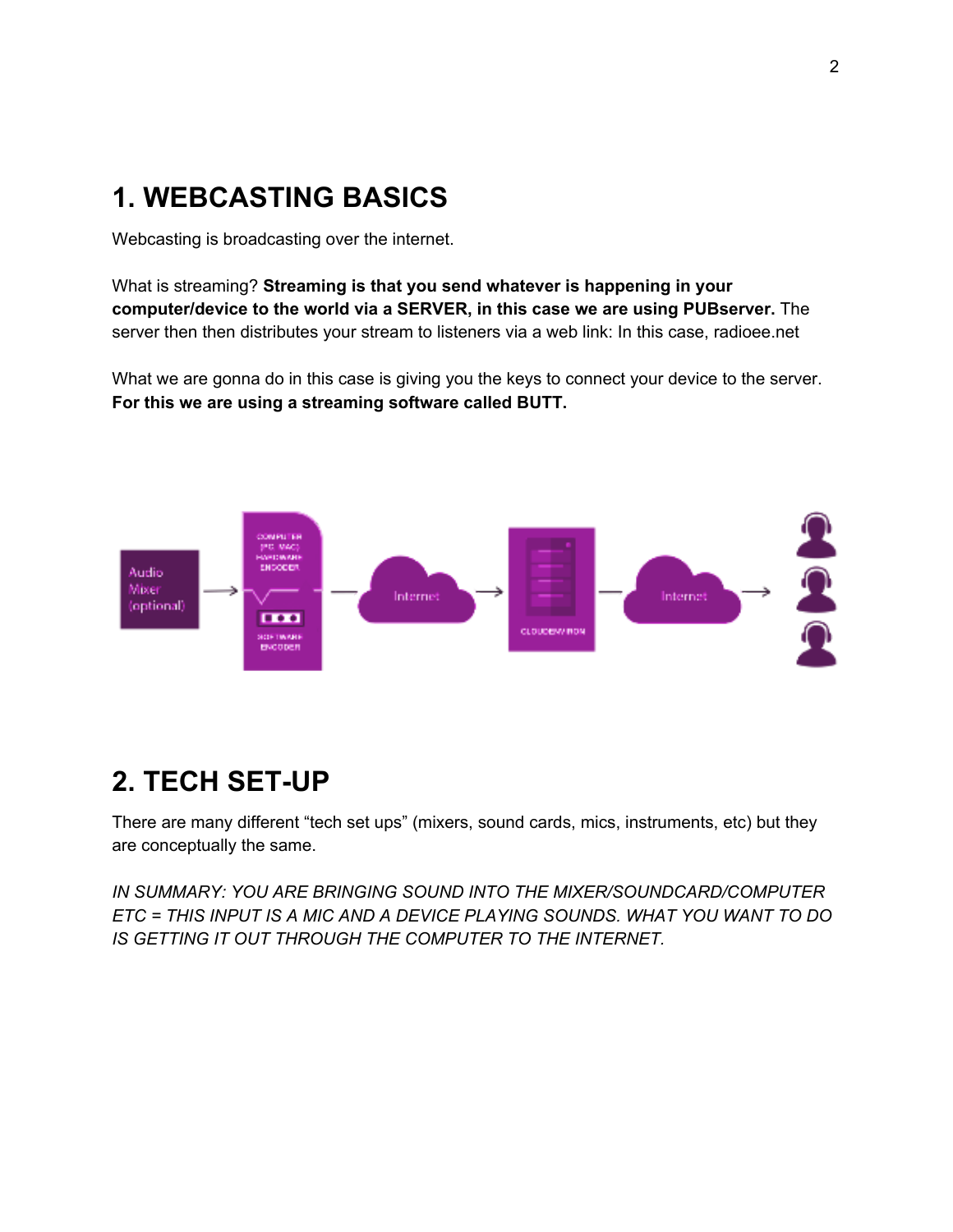### **A. BEGINNERS SET-UP**

**"I ONLY HAVE A COMPUTER AND I WANT TO SPEAK THROUGH ITS MIC"**



Input: Only one computer You can speak through the mic of the computer and stream it through Butt.

## **B. BEGINNERS PRO**

**"I ONLY HAVE A COMPUTER AND I WANT TO SPEAK THROUGH ITS MIC" "...AND ALSO PLAY SOUND" OR**

**"...AND ALSO DJ WITH A CONTROLLER AND A SOFTWARE"**

In this case you need to trick your computer to send the sound that normally would go out (via the headphones) as an input to Butt, the streaming software.

**Blackhole/Soundflowers are like a fake loop, it simulates a "interior mixer", it turns the sound of your computer into an input that can be streamed.**

Add BLACKHOLE 16ch / SOUNDFLOWER and use your own computer to stream different channels (for example if you want to play music and talk l at the same time). **<https://github.com/ExistentialAudio/BlackHole>**

**How to use Blackhole: [https://www.youtube.com/watch?v=9aGU1sr-\\_Tw](https://www.youtube.com/watch?v=9aGU1sr-_Tw)**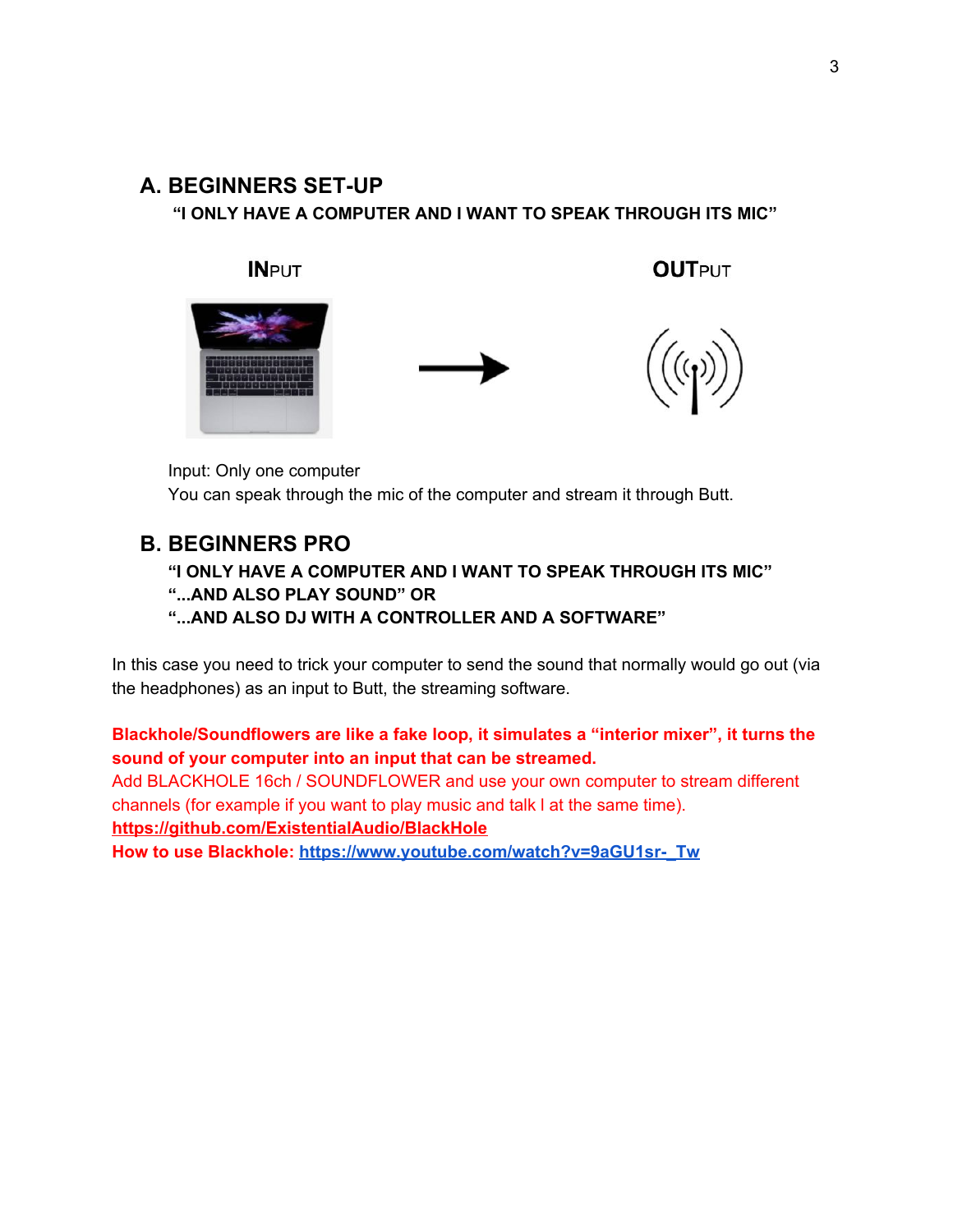

Input: Only one computer with Blackhole software installed

## **C. ADVANCED TECH SET UP**

This is the most common and handy. You either have a mixer or a soundcard in which you plug the inputs into (mic, ipad, to play sound) and take the sound out via your computer to stream. Use headphones or monitors to listen.

The set up we are using now:

#### **INPUTS**

MIC for hosts - xlr - mixer in line 1 Phone for calls - rca to minijack in line 2 Computer playing sounds - rca to minijack in line 3

#### **OUTPUTS**

Usb main output - computer streaming Main output - jack jack to jack - headphone splitter - headphones

*(Quarantine Hack: You can also use the streaming computer to launch sounds, this is not recommendable but if you don't have another device just make sure to select the right input output settings in your sound preferences and don't make weird sounds while you are streaming)*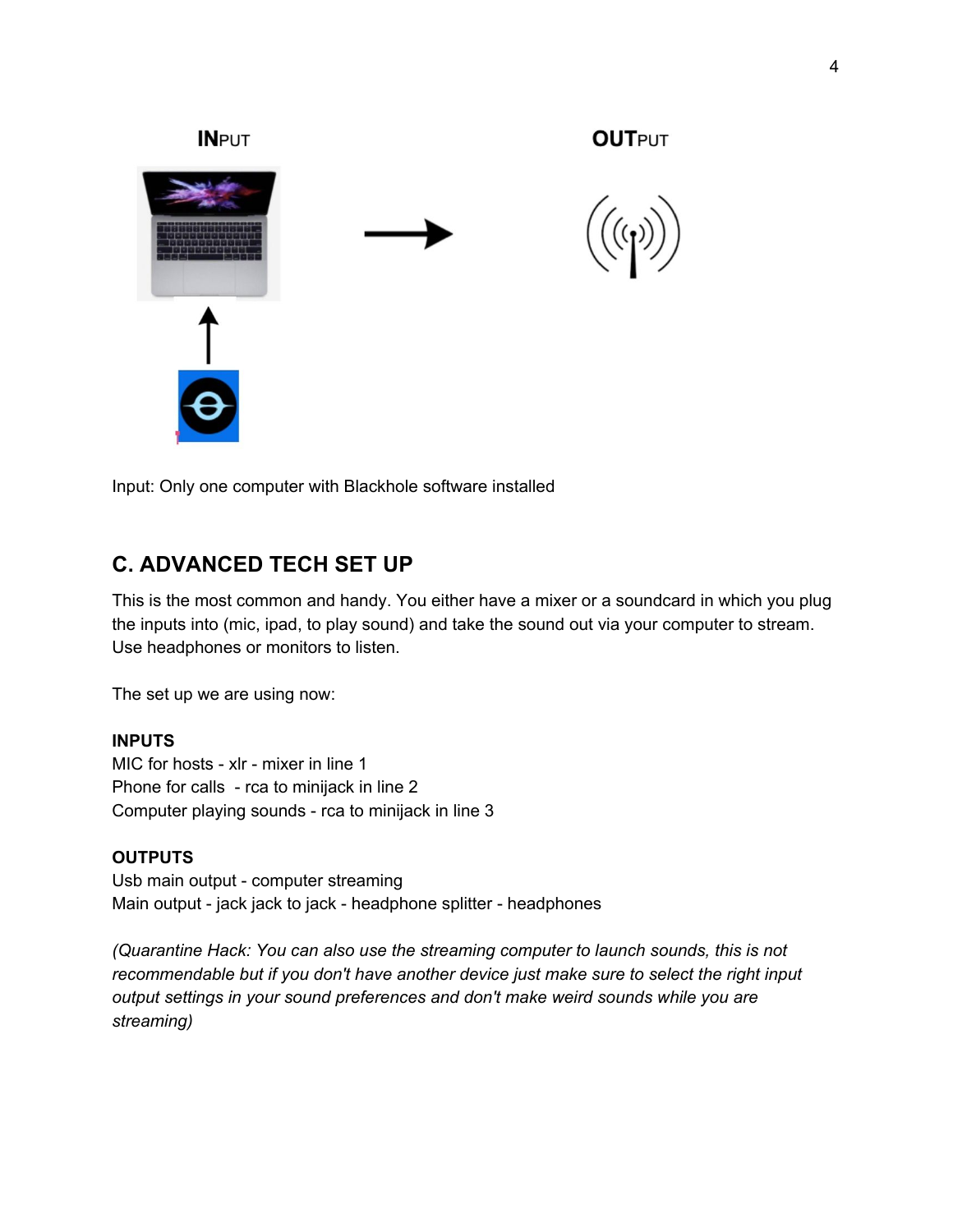

Inputs: Microphones, Ipad, DJ setup (vg. CDJs), instruments… Interface: Radio Mixer / Soundcard Outputs: Computer, headphones, speakers

# **3. SETTING UP THE STREAMING SOFTWARE**

Download streaming software: BUTT <https://danielnoethen.de/> Manual: [https://danielnoethen.de/manual.html#\\_about](https://danielnoethen.de/manual.html#_about)

#### **1. This is BUTT**

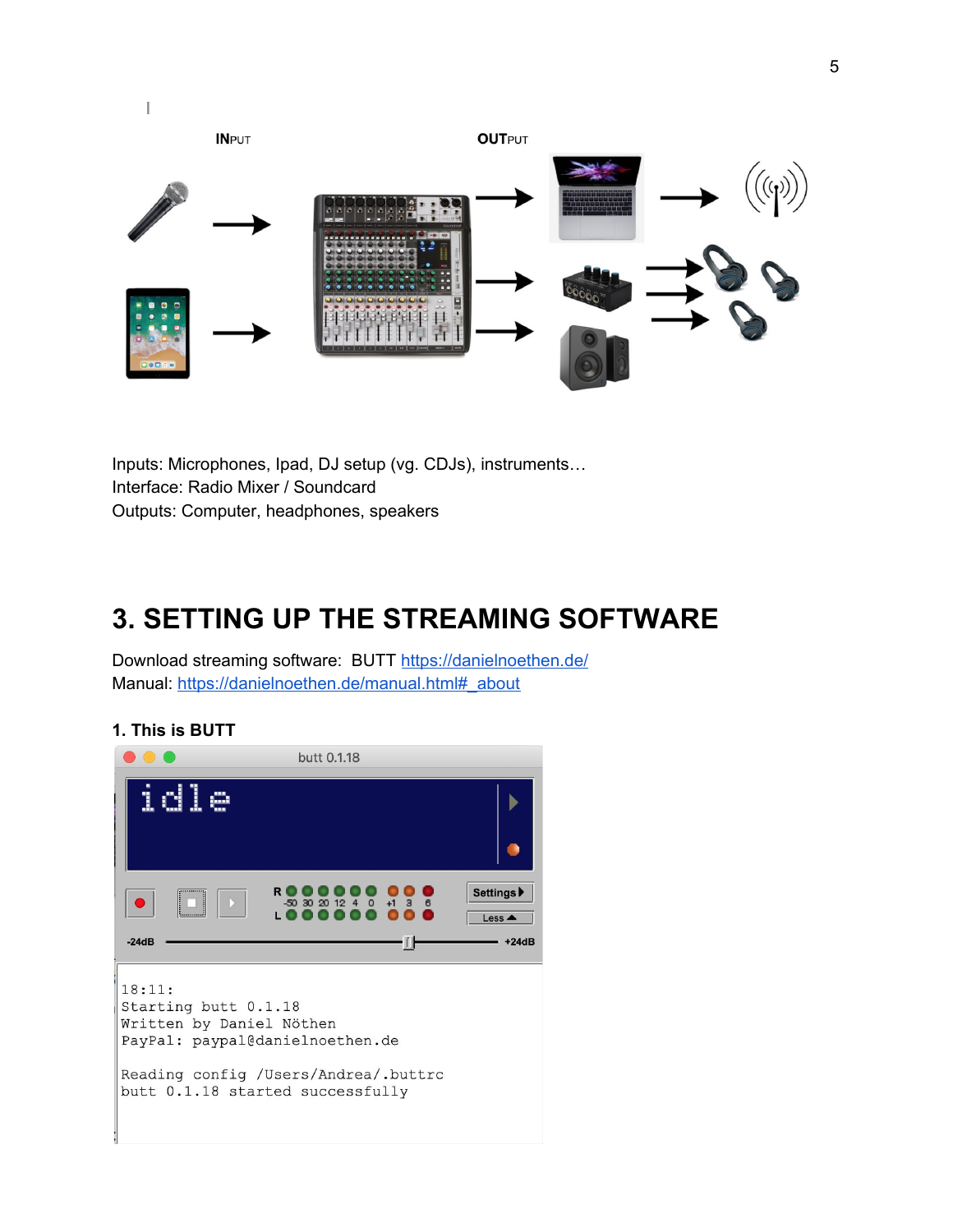**2. Tell BUTT how to connect to PUBserver (mail radioee.net@gmail.com for password)**

| $\bullet$ ( ) ( )            | <b>Edit Server</b>      |
|------------------------------|-------------------------|
| GUESTS_live2                 | Name:                   |
| Type:                        | ○ ShoutCast ● IceCast   |
| Address:                     | Port:                   |
| r.0x56.net                   | 8003                    |
| Password:                    |                         |
|                              | Show Password           |
| IceCast mountpoint:<br>live2 | IceCast user:<br>source |
| Cancel                       | Save                    |

#### Click settings

- ↳ Click Main
	- ↳Click ADD, fill in the name of the server and the passwords (see image). ↳Click Save

| butt 0.1.18                                                               | butt settings                    |
|---------------------------------------------------------------------------|----------------------------------|
|                                                                           | Main Audio Stream Record DSP GUI |
|                                                                           | <b>Main Audio Settings</b>       |
|                                                                           | Default PCM device (default)     |
|                                                                           | <b>Built-in Microphone</b>       |
| Settings <sup>4</sup>                                                     | BlackHole 16ch<br>Samplera       |
| $-50$ 30 20 12 4 0                                                        | Mixlr AudioLink<br>44100Hz       |
| Less $\triangle$                                                          | Soundflower (2ch)                |
| $-24dB$<br>$+24dB$                                                        | Soundflower (64ch)               |
|                                                                           | Dispositivo agregado             |
| 17:59:                                                                    | MP <sub>3</sub><br>256k          |
| Starting butt 0.1.18                                                      |                                  |
| Written by Daniel Nöthen                                                  | Recording                        |
| PayPal: paypal@danielnoethen.de                                           | <b>Bitrate</b><br>Codec          |
|                                                                           | MP3<br>256k                      |
| Reading config / Users/Andrea/.buttrc<br>butt 0.1.18 started successfully |                                  |
|                                                                           |                                  |
|                                                                           | Advanced                         |

#### **3. Edit BUTT Preferences to match to your set up.**

#### ClicK Settings

↳ Click Audio – Audio device

↳Select your audio device (Built-in microphone, BlackHole, Soundflower, USB ….)

\*\*\*NOTE! Double check in your system preferences also that the input and output are correct.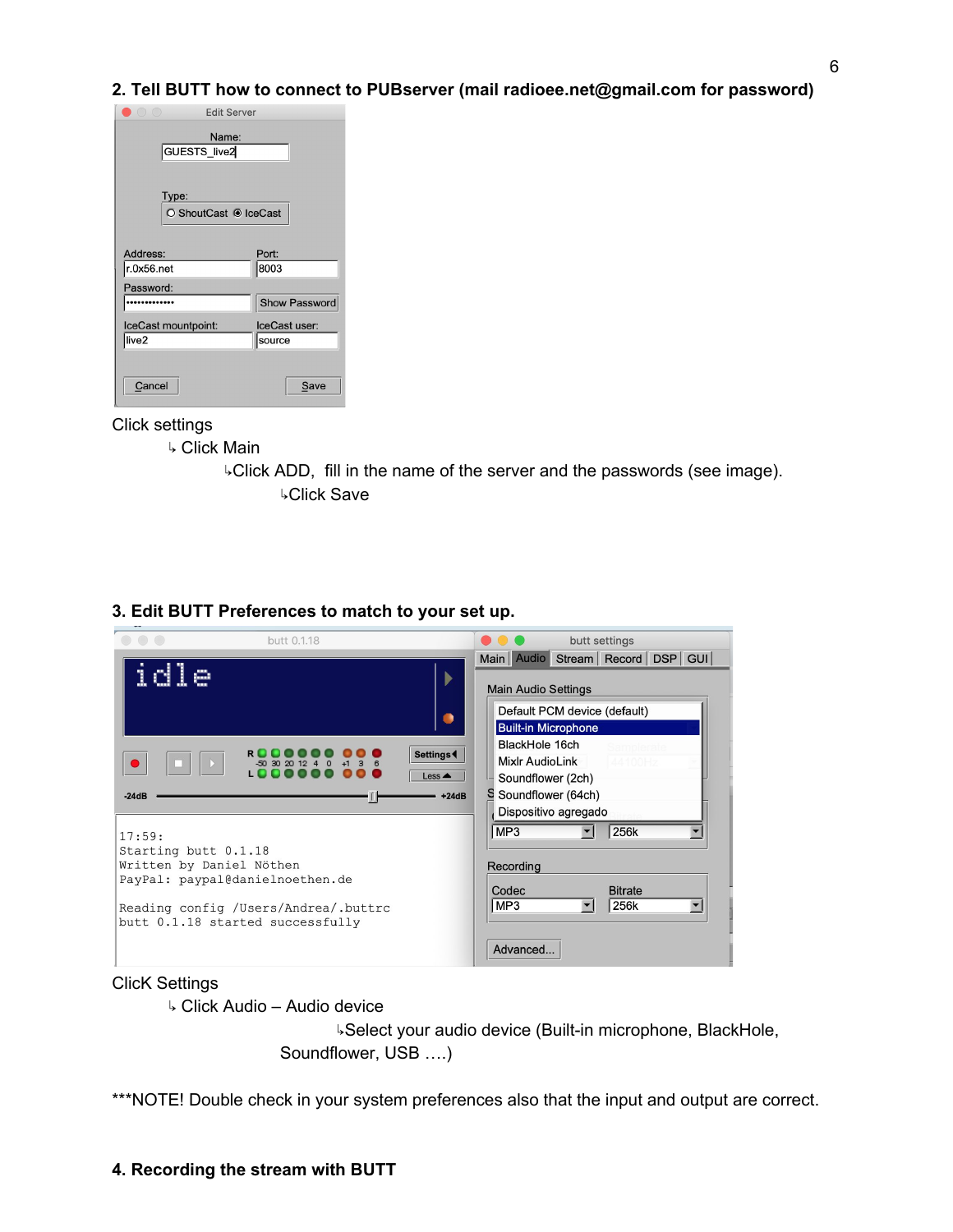| butt 0.1.18                                                                                                                                                                           |                                                | butt settings                                                                                                                                             |
|---------------------------------------------------------------------------------------------------------------------------------------------------------------------------------------|------------------------------------------------|-----------------------------------------------------------------------------------------------------------------------------------------------------------|
| ga.                                                                                                                                                                                   | ۰<br>Settings <sup>4</sup><br>Less $\triangle$ | Main   Audio   Stream   Record   DSP   GUI  <br><b>Record File Name</b><br>recording mp3<br><b>Record Directory</b><br>/Users/Andrea/Music/<br>Split file |
| $-24dB$<br>17:59:<br>Starting butt 0.1.18<br>Written by Daniel Nöthen<br>PayPal: paypal@danielnoethen.de<br>Reading config / Users/Andrea/.buttrc<br>butt 0.1.18 started successfully | $+24dB$                                        | minutes<br>$every$ <sub>0</sub><br>Split now<br>$\Box$ Sync to full hour<br>Start recording when connected<br>Start recording after launch                |

You can record the stream with another software, but BUTT records pretty ok.

#### ClicK Settings

↳ Click Record

↳Select the name of your file and the directory

↳Click Save

|                                                                    | Connected to: pub.sandberg.nl                            |                                                      | $\circ \circ \circ$                                 | butt settings                    |                   |
|--------------------------------------------------------------------|----------------------------------------------------------|------------------------------------------------------|-----------------------------------------------------|----------------------------------|-------------------|
| stream<br>00:00:14                                                 | time                                                     | ۰                                                    | <b>Server Settings</b><br>Server<br>pub.sandberg.nl | Main Audio Stream Record DSP GUI |                   |
| $\bullet$<br>1<br>$-24dB$                                          | 20124                                                    | Settings <sup>4</sup><br>Less $\triangle$<br>$+24dB$ | <b>ADD</b><br><b>Stream Infos</b><br><b>ADD</b>     | EDIT<br><b>EDIT</b>              | <b>DEL</b><br>DEL |
| Type:<br>Codec:<br>Bitrate:<br>Samplerate:<br>Mountpoint:<br>User: | IceCast<br>mp3<br>256kbps<br>44100Hz<br>master<br>source |                                                      | Log File                                            |                                  |                   |
| recording to:                                                      | /Users/Andrea/Music/recording.mp3                        |                                                      | Configuration<br>Import                             | Save                             | Export            |

#### **5. Going live**

#### Click play

Check volume in BUTT - never get to red

#### **6. Volume checking**

Check in the stream link if the volumes are correct, then adjust volume in butt, volume in the master in the mixer, volume in the mics / other inputs.

This is the streaming link that you can always check even if the radio is not live on pub: <https://r.0x56.net/live>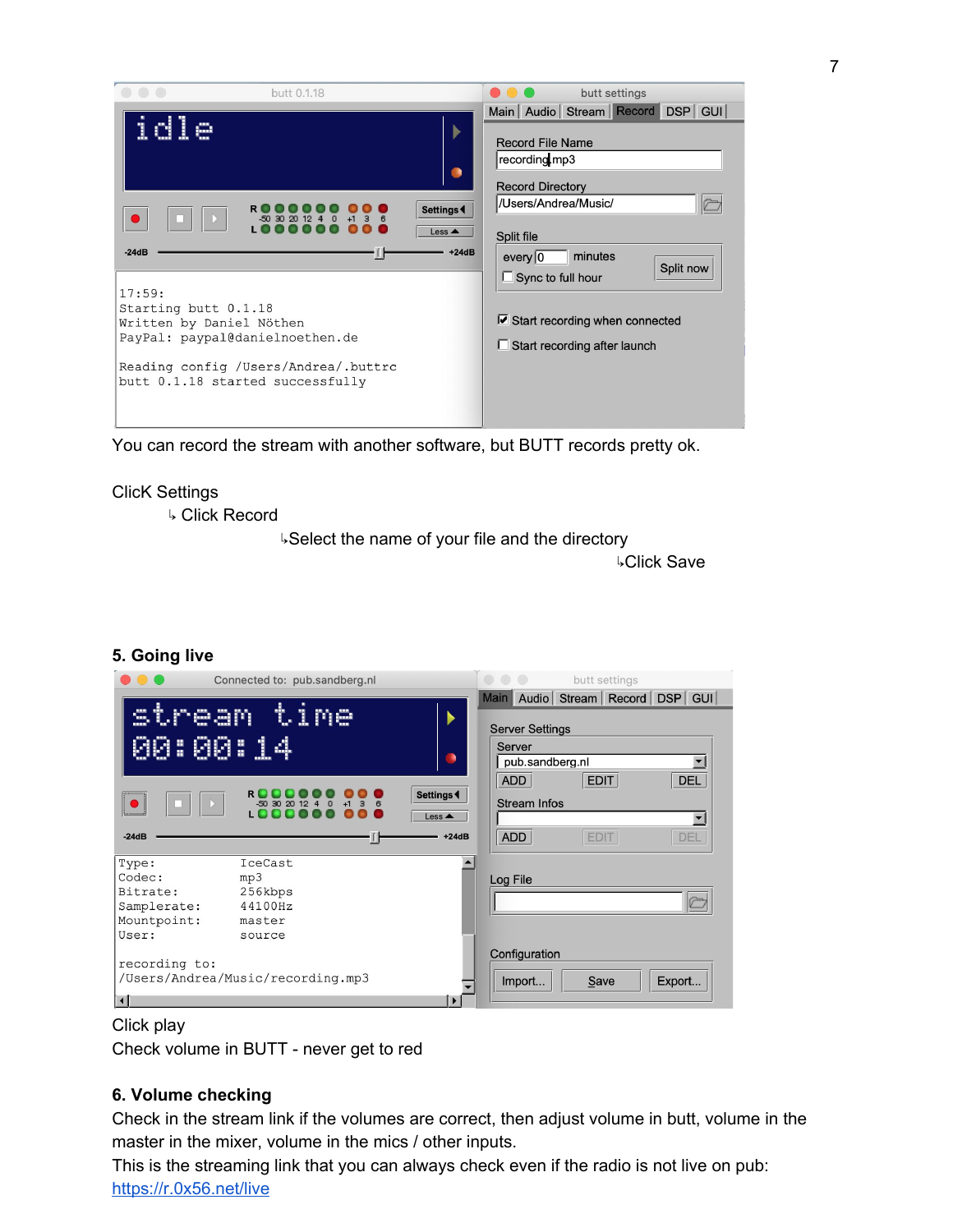#### **7. Problems**

If your stream is weird bcs of your internet connection try to stream at a lower bitrate. Try 128 or even 64.

| <b>Audio Device</b><br>BlackHole 16ch |                |
|---------------------------------------|----------------|
|                                       |                |
| Channel                               | Samplerate     |
| Stereo                                | 44100Hz        |
| MP3<br>Recording                      | 256k           |
|                                       |                |
| Codec                                 | <b>Bitrate</b> |
| MP3                                   | 256k           |

# **4. SCENARIOS**

We listed some of those scenarios, please add your doubts, questions or problems at the end of the document and we can collectively sort them out.

- <span id="page-7-0"></span>**a. Broadcast yourself talking with only your computer.**
	- 1. Use Beginners Set Up
	- 2. Set up BUTT preferences to Built-in microphone (see chapter 2: setting up streaming software)
	- 3. Go LIVE

#### <span id="page-7-1"></span>**b. Broadcast a live interview with only your computer**

- 1. Use Beginners Set Up Pro
- 2. Set up Blackhole
- 3. Set up call, conference
- 4. Set up BUTT preferences to use Blackhole
- 5. Go LIVE